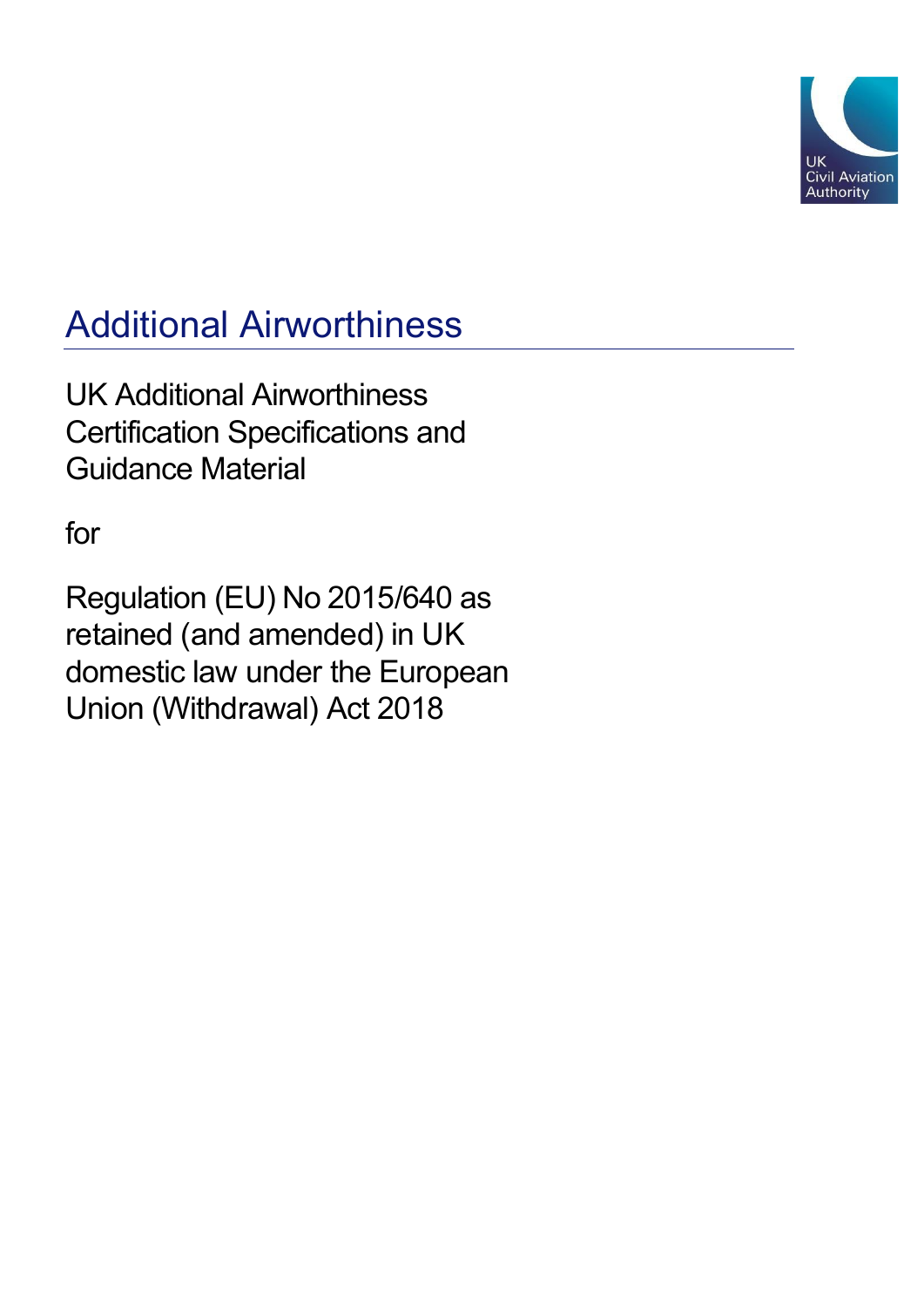# **LIST OF REVISIONS**

<span id="page-1-0"></span>

| Published    | <b>Reason for revision</b>                                    |
|--------------|---------------------------------------------------------------|
| January 2021 | UK AMC and GM (form of EASA AMC and GM current and applicable |
|              | on 31 December 2020, adopted by CAA on 1 January 2021)        |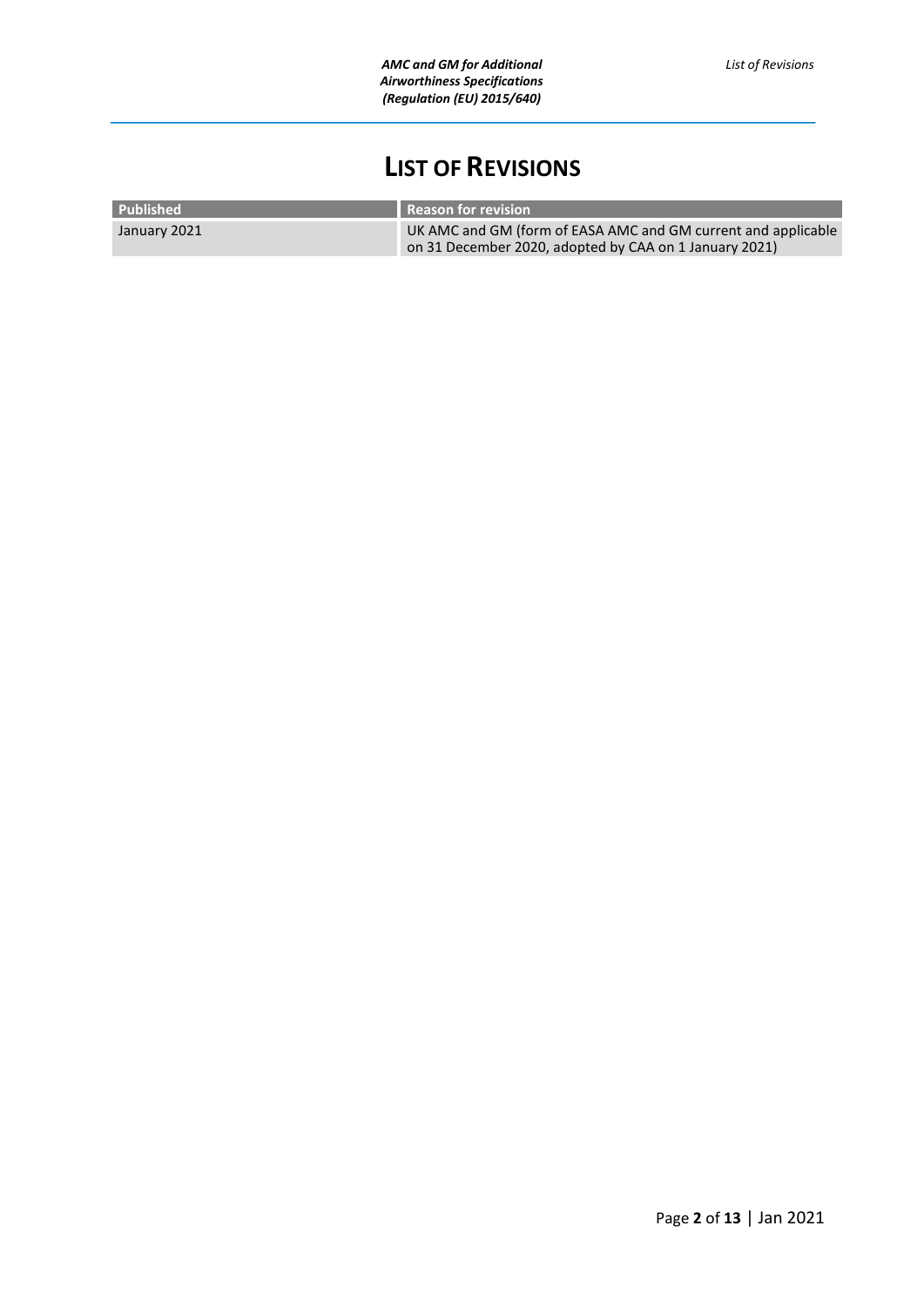## **NOTE FROM THE EDITOR**

<span id="page-2-0"></span>This document contains acceptable means of compliance and guidance material adopted by the UK CAA. The reference number indicates the Article or paragraph in the corresponding Regulation which it relates to.

All references to Regulations are to the UK law bearing that title or number, being EU retained law as retained (and amended by UK domestic law) pursuant to the European Union (Withdrawal) Act 2018.

**Guidance material**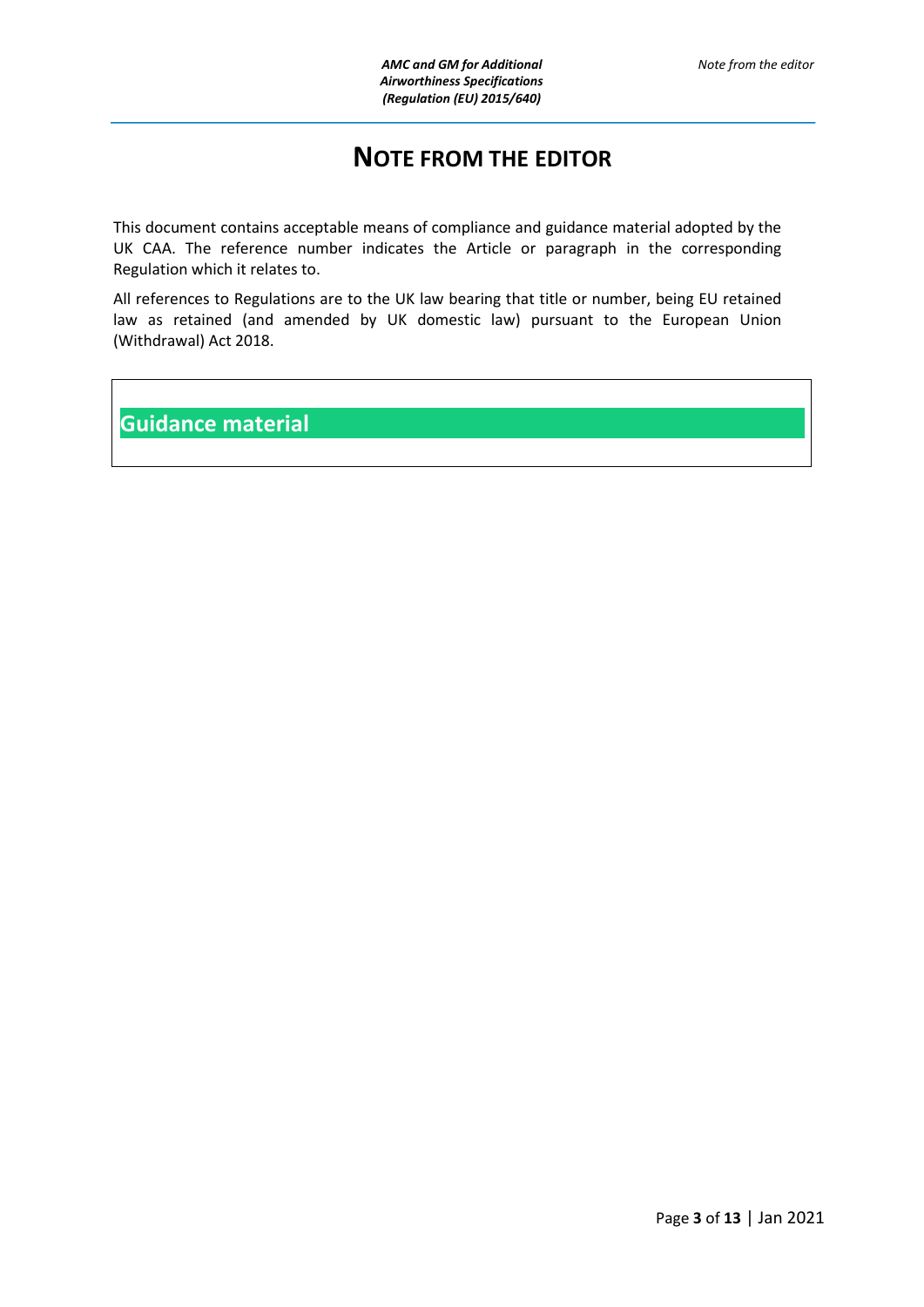# **TABLE OF CONTENTS**

<span id="page-3-0"></span>

| ADDITIONAL AIRWORTHINESS SPECIFICATIONS FOR OPERATIONS 5                       |
|--------------------------------------------------------------------------------|
|                                                                                |
| GM1 26.1 JAR-26 / JAR/CS-25 / FAR-25+121 / OPS / Part-26 / CS- 26/GM-26 cross- |
|                                                                                |
|                                                                                |
| GM1 26.50(c) Cabin crew seat location with respect to injury risk 8            |
|                                                                                |
|                                                                                |
|                                                                                |
|                                                                                |
|                                                                                |
|                                                                                |
|                                                                                |
|                                                                                |
|                                                                                |
|                                                                                |
|                                                                                |
|                                                                                |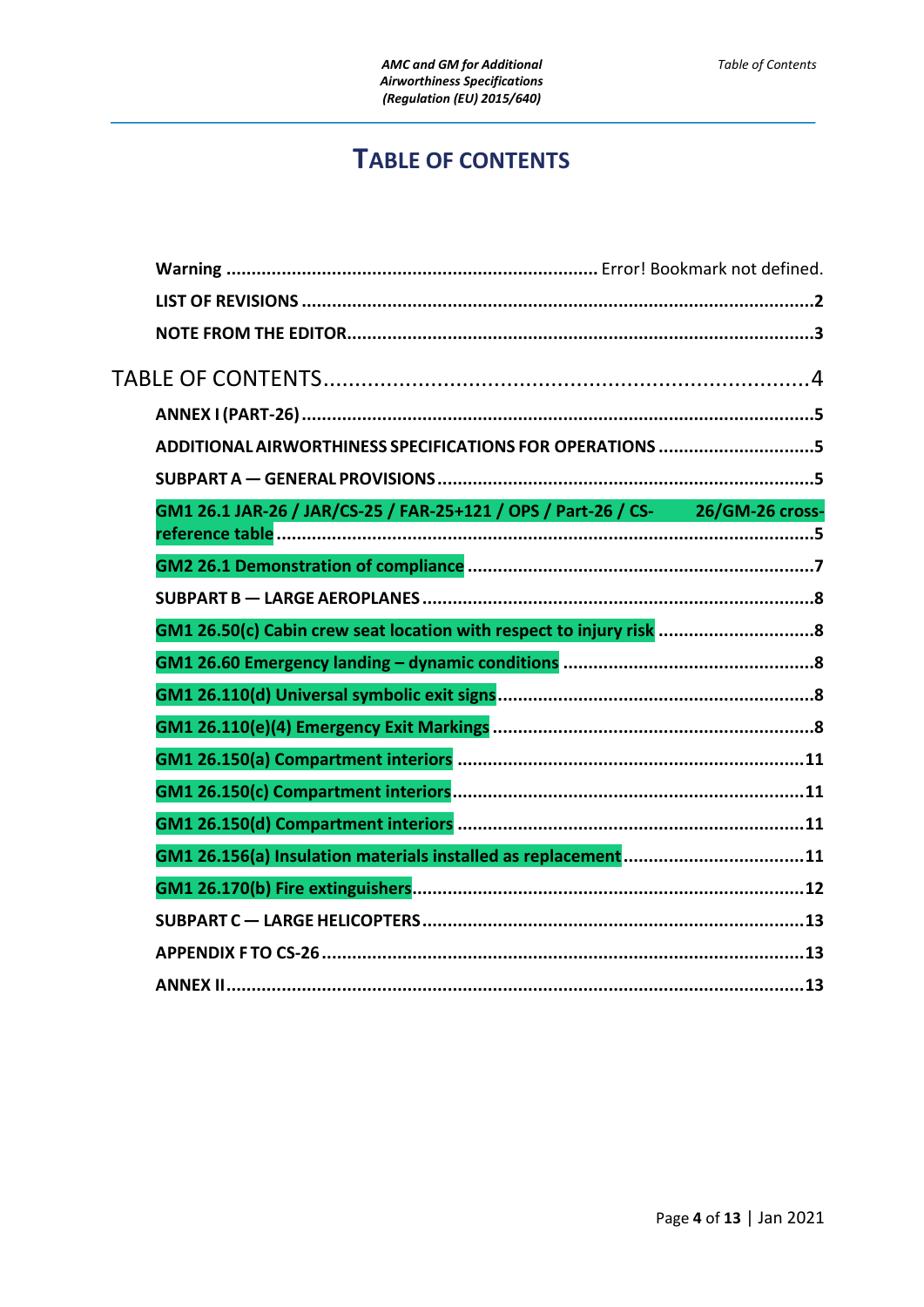# **ANNEX I(PART-26)**

# <span id="page-4-1"></span><span id="page-4-0"></span>**ADDITIONAL AIRWORTHINESS SPECIFICATIONS FOR OPERATIONS**

# **SUBPART A — GENERAL PROVISIONS**

# <span id="page-4-3"></span><span id="page-4-2"></span>**GM1 26.1 JAR-26 / JAR/CS-25 / FAR-25+121 / OPS / Part-26 / CS-26/GM-26 cross-reference table**

This table is intended to be a quick cross-reference table between those requirements that are contained on the one hand in **Part-26**, **CS-26** and GM 26, and on the other hand their 'parent' airworthiness code, if one exists, i.e. JAR-26, the FAA's FAR-25 and/or FAR Part 121, as well as the related OPS and the new Operational requirements. This table is only indicative, and it doesnot preempt compliance with the applicable requirements, which shall be assessed by the competent authority.

| <b>JAR-26</b>     | JAR-25 / CS-25                                                          | <b>FAR-25/</b><br><b>Part-121</b>                                                                         | <b>OPS</b>                     | Part-26     | $CS-26$                           | <b>GM-26</b>    |
|-------------------|-------------------------------------------------------------------------|-----------------------------------------------------------------------------------------------------------|--------------------------------|-------------|-----------------------------------|-----------------|
| <b>JAR 26.1</b>   | n/a                                                                     | n/a                                                                                                       | n/a                            | n/a         | n/a                               | n/a             |
| <b>JAR 26.2</b>   | n/a                                                                     | n/a                                                                                                       | n/a                            | n/a         | n/a                               | n/a             |
| <b>JAR 26.3</b>   | n/a                                                                     | n/a                                                                                                       | n/a                            | 26.30(b)(2) | n/a                               | n/a             |
| <b>JAR 26.5</b>   | n/a                                                                     | n/a                                                                                                       | n/a                            | n/a         | n/a                               | n/a             |
| <b>JAR 26.50</b>  | JAR 25.785(h), (j) & (k)<br>at Change 8, 30/11/81<br>$CS$ 25.785 $(g)$  | FAR 25.785(g),<br>Amdt 25-51,<br>06/03/80<br>FAR 121.311<br>$(d)(f)$ & $(g)$ at<br>Change 21,<br>17/02/98 | OPS 1.730<br>CAT.IDE.A.<br>205 | 26.50       | $\mathsf{CS}\phantom{0}$<br>26.50 | GM1<br>26.50(c) |
| N/A               | JAR 25.562<br>CS 25.562                                                 | FAR 25.562<br>FAR 121.311(j)<br>Amdt 121-315                                                              | CAT.IDE.A.<br>205              | 26.60       | <b>CS</b><br>26.60                | GM1<br>26.60    |
| <b>JAR 26.100</b> | JAR 25.807(d)(7) at<br>Change 13 and Amdt<br>93/1 08/03/93<br>CS 25.807 | 121.310(m)                                                                                                | n/a                            | 26.100      | <b>CS</b><br>26.100               | n/a             |
| <b>JAR 26.105</b> | JAR 25.813(d) to (f) at<br>Change 8, 30/11/81<br>CS 25.813              | 121.310(f)                                                                                                | OPS 1.735<br>CAT.IDE.A.<br>215 | 26.105      | <b>CS</b><br>26.105               | n/a             |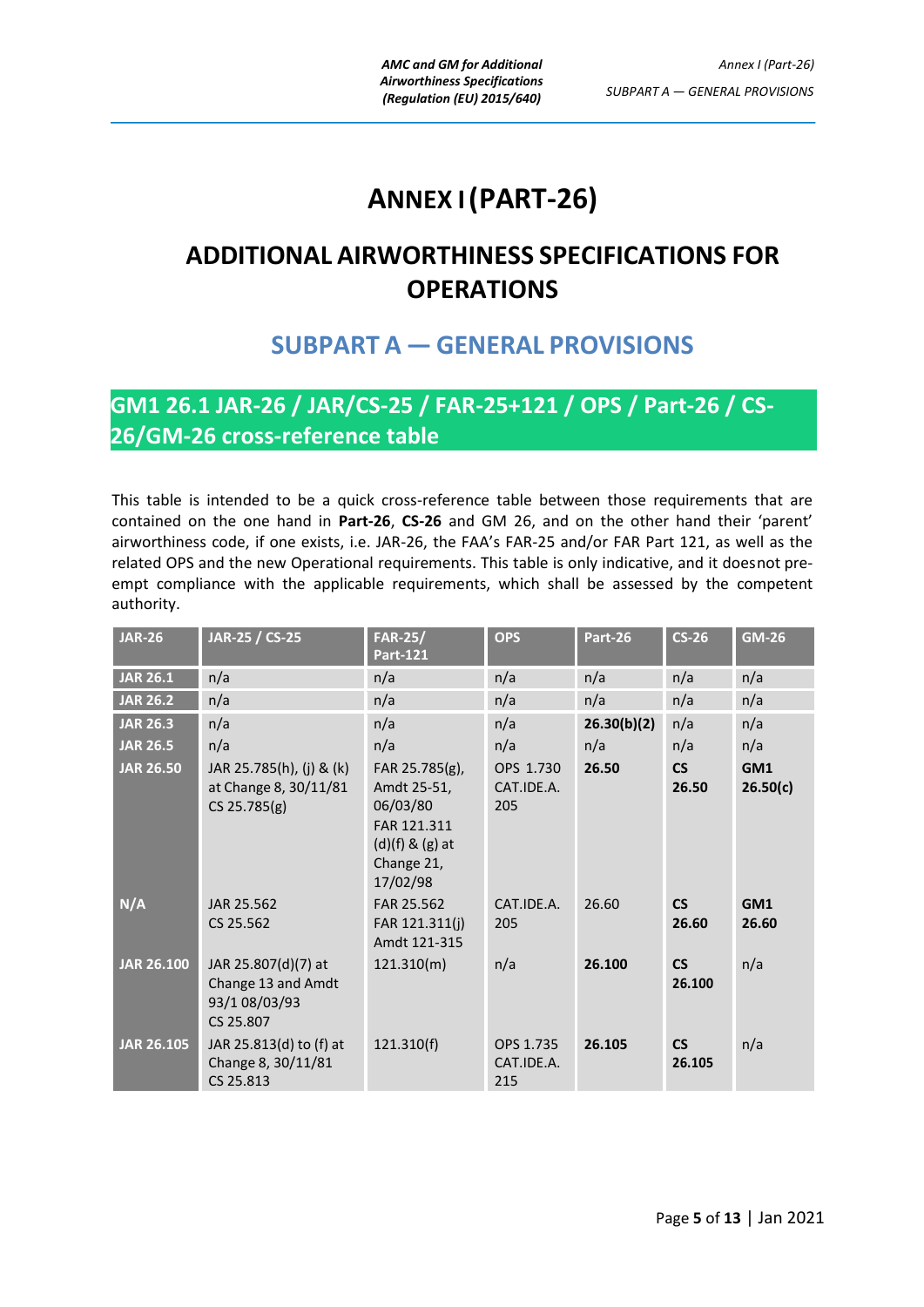#### *AMC and GM for Additional Airworthiness Specifications (Regulation (EU) 2015/640)*

*SUBPART A — GENERAL PROVISIONS*

| <b>JAR-26</b>     | JAR-25 / CS-25                                                                                                                                                                                                                                                                                                                                | <b>FAR-25/</b><br><b>Part-121</b>                                                                      | <b>OPS</b>                                                                            | Part-26 | $CS-26$                                      | GM-26                                                            |
|-------------------|-----------------------------------------------------------------------------------------------------------------------------------------------------------------------------------------------------------------------------------------------------------------------------------------------------------------------------------------------|--------------------------------------------------------------------------------------------------------|---------------------------------------------------------------------------------------|---------|----------------------------------------------|------------------------------------------------------------------|
| <b>JAR 26.110</b> | JAR 25.811(a) to (d)<br>and (f) to (g) at Change<br>8, 30/11/81<br>JAR 25.811(e) at<br>Change 14, 27/05/94<br>CS 25.811                                                                                                                                                                                                                       | 121.310(b)                                                                                             | OPS 1.815<br>CAT.IDE.A.<br>275                                                        | 26.110  | $\mathsf{CS}\phantom{0}$<br>26.110           | GM1<br>26.110(d)<br>&<br>GM1<br>26.110(e)<br>(4)                 |
| <b>JAR 26.120</b> | JAR 25.812 (b), (c), (d) &<br>(h) at Change 8,<br>30/11/81<br>JAR 25.812 (a) & (e) at<br>Change12, 16/06/86<br>CS 25.812                                                                                                                                                                                                                      | FAR 121.310<br>$(b)$ , $(c)$ & $(d)$ at<br>Change 21,<br>17/02/98                                      | <b>OPS</b><br>1.815(a)(1)<br>CAT.IDE.A.<br>275(b)                                     | 26.120  | <b>CS</b><br>26.120                          | n/a                                                              |
| <b>JAR 26.125</b> | JAR 25.812 (f) & (g) at<br>Change 8, 30/11/81<br>CS 25.812                                                                                                                                                                                                                                                                                    | FAR 121.310<br>(h)(1) at Change<br>21, 17/02/98                                                        | <b>OPS</b><br>1.185(a)(1)<br>$(iv)$ and $(v)$<br>CAT.IDE.A.<br>275(b)(4)<br>and $(5)$ | n/a     | n/a                                          | n/a                                                              |
| <b>JAR 26.130</b> | CS 25.810                                                                                                                                                                                                                                                                                                                                     | FAR 25.2 (a) at<br>Amdt 25-72,<br>20/08/90<br>FAR 121.310 (a)<br>& (h)(2) at<br>Change 21,<br>17/02/98 | OPS 1.805<br>CAT.IDE.A.<br>265                                                        | n/a     | n/a                                          | n/a                                                              |
| <b>JAR 26.150</b> | JAR 25.791 at Change.<br>8, 20/11/81<br>JAR 25.853(a) to (d) at<br>Change 14, 27/05/94<br>JAR 25.853(e) at<br>Change 13 plus Amdt<br>91/1, 12/04/91<br>JAR 25.853(f) and<br>Appendix F at Change<br>14, 27/05/94<br>Appendix F, Part I, at<br>Amdt 93/1, 08/03/93<br>Appendix F, Part II, III,<br>IV, V at Change 13<br>05/10/89<br>CS 25.853 | FAR 121.312                                                                                            | OPS 1.731<br>CAT.IDE.A.<br>210                                                        | 26.150  | <b>CS</b><br>26.150<br>App. F                | GM1<br>$26.150(a)$ ,<br>GM1<br>$26.150(c)$ ,<br>GM1<br>26.150(d) |
| <b>JAR 26.155</b> | JAR 25.855 and<br>Appendix F, Part III at<br>Change.13 plus Amdt<br>93/1, 08/03/93<br>CS 25.855                                                                                                                                                                                                                                               | 121.314                                                                                                | n/a                                                                                   | 26.155  | $\mathsf{CS}\phantom{0}$<br>26.155<br>App. F | n/a                                                              |
| N/A               | CS 25.856                                                                                                                                                                                                                                                                                                                                     | FAR 25.856<br>121.312(e)                                                                               | n/a                                                                                   | 26.156  | $\mathsf{CS}\phantom{0}$<br>26.156           | GM1<br>26.156(a)                                                 |
| <b>JAR 26.160</b> | JAR 25.854 at<br>Change.13 at Amdt<br>93/1, 08/03/93                                                                                                                                                                                                                                                                                          | 121.308                                                                                                | n/a                                                                                   | 26.160  | <b>CS</b><br>26.160                          | n/a                                                              |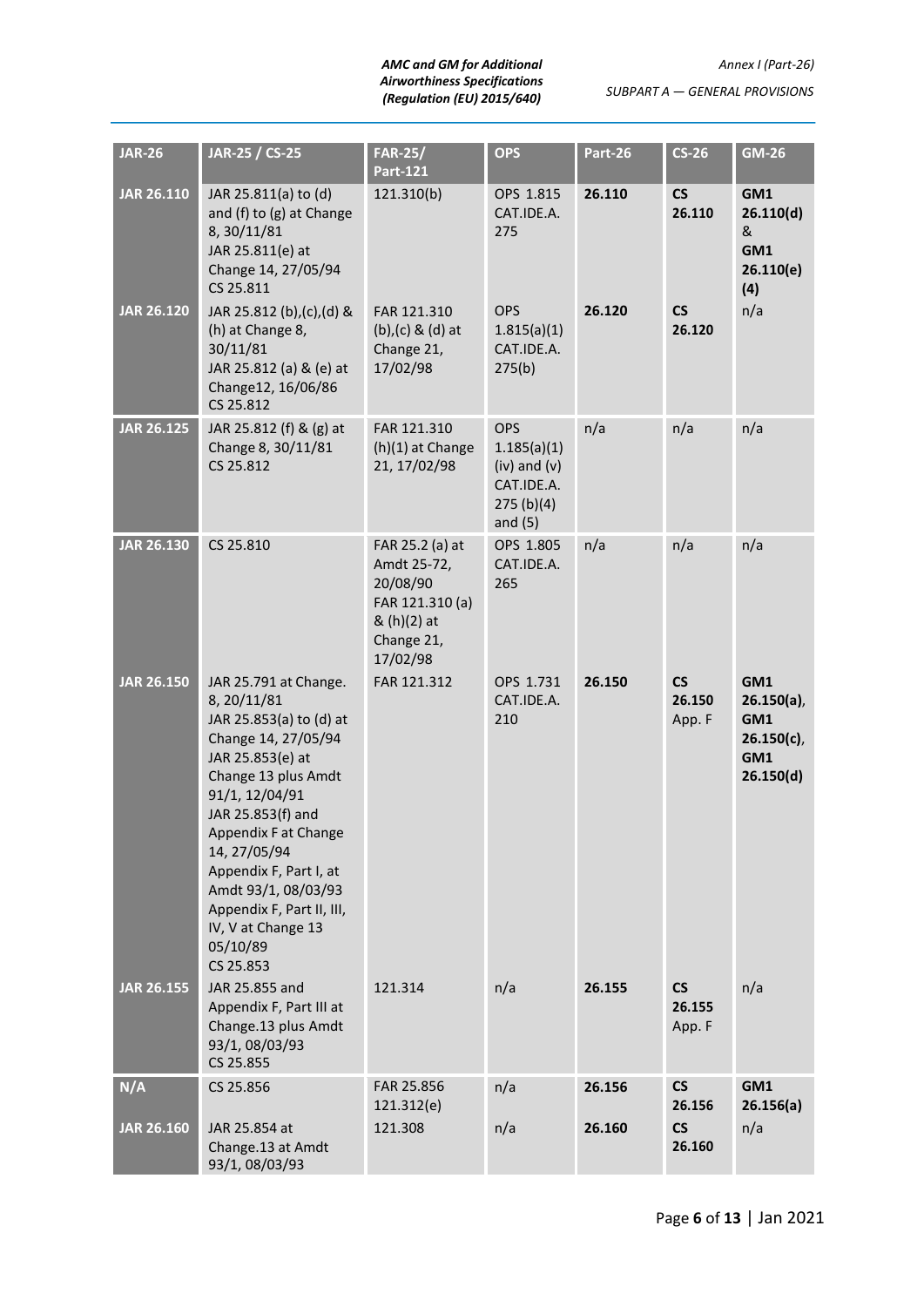*AMC and GM for Additional Airworthiness Specifications (Regulation (EU) 2015/640)*

| <b>JAR-26</b>     | JAR-25 / CS-25                                    | <b>FAR-25/</b><br><b>Part-121</b> | <b>OPS</b>                      | Part-26 | $CS-26$             | <b>GM-26</b>                 |
|-------------------|---------------------------------------------------|-----------------------------------|---------------------------------|---------|---------------------|------------------------------|
|                   | CS 25.854                                         |                                   |                                 |         |                     |                              |
| N/A               | $CS$ 25.851(c)                                    | n/a                               | n/a                             | 26.170  | <b>CS</b><br>26.170 | GM <sub>1</sub><br>26.170(b) |
| <b>JAR 26.200</b> | JAR 25.729 at Amdt<br>93/1, 08/03/93<br>CS 25.729 | 121.289, Amdt<br>121-227          | n/a                             | 26.200  | <b>CS</b><br>26.200 | n/a                          |
| <b>JAR 26.250</b> | n/a                                               | 121.313(j)(1)(ii)                 | n/a                             | 26.250  | n/a                 | n/a                          |
| <b>JAR 26.260</b> | CS 25.795                                         | 121.313(j)(1)(ii)                 | OPS 1.1255<br>ORO.SEC.1<br>00.A | n/a     | n/a                 | n/a                          |
| N/A               | n/a                                               | n/a                               | n/a                             | 26.400  | <b>CS</b><br>26.400 | n/a                          |

### <span id="page-6-0"></span>**GM2 26.1 Demonstration of compliance**

For the initial issue of **Part-26**, which is a transposition of existing JAR-26 requirements, the operators will be responsible for showing compliance. In most cases this can be done by referring to the certification basis of the aircraft or the approved changes in which the amendment level of the certification specification will indicate compliance. In any case, the JAR-26 requirements should have been implemented already by EU operators and since the **CS-26** text is equivalent to the JAR-26 text, compliance with JAR-26 means also compliance with **Part-26**. See also **Article 5** of the **Commission Regulation (EU) 2015/640** In the rare case where the above possibilities are not sufficient, showing compliance by the operator directly to the NAA will be difficult. They will need to involve the design approval holder of the aircraft or the approved change as relevant. This design approval holder should then apply to the CAA for certification that the design complies with the relevant **CS-26** or CS-25 paragraph, special condition or equivalent safety case. With that approval information the operator can show compliance to the NAA.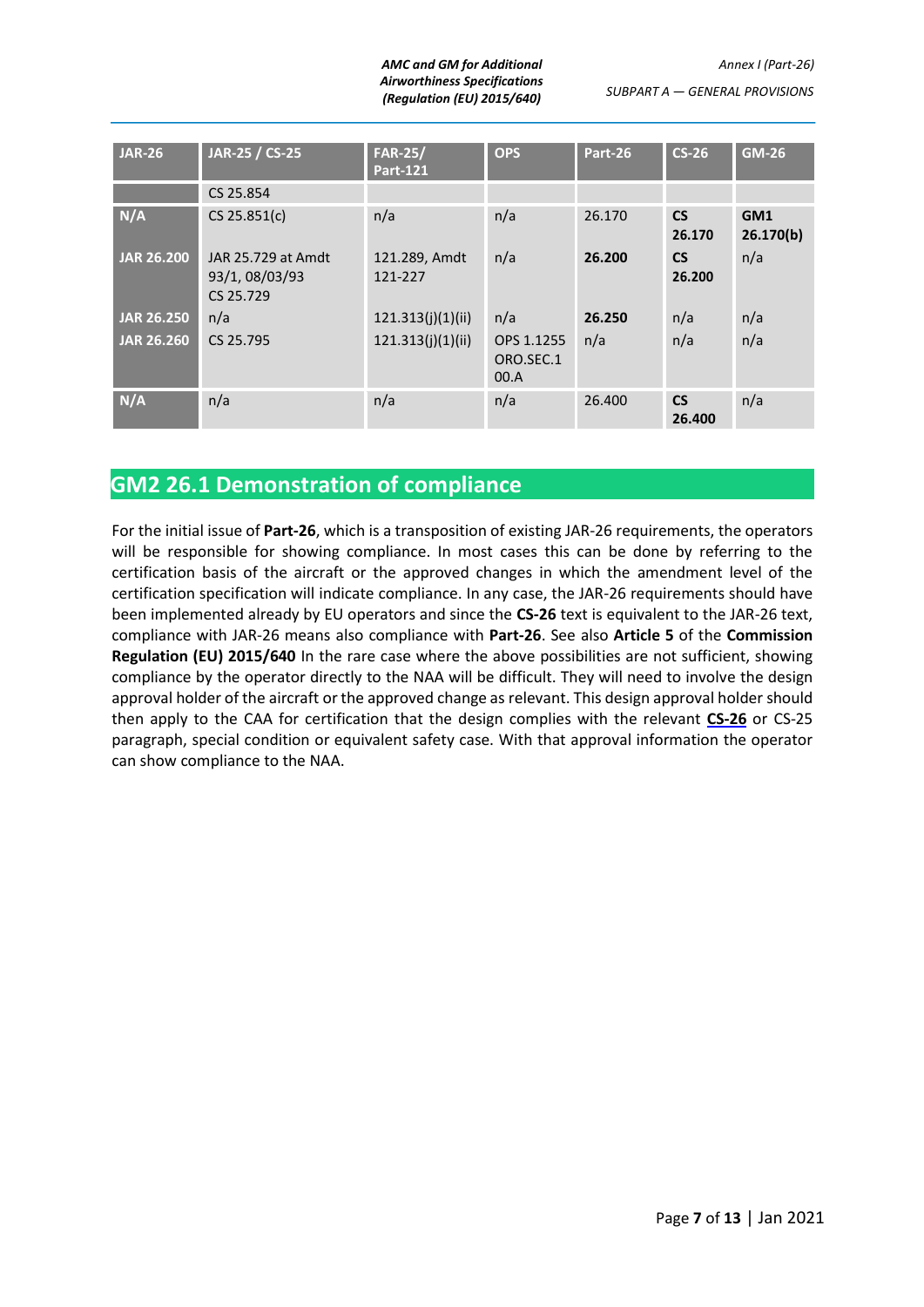# **SUBPART B — LARGE AEROPLANES**

### <span id="page-7-1"></span><span id="page-7-0"></span>**GM1 26.50(c) Cabin crew seat location with respect to injury risk**

AC 25.785-1B, Section 8 is applicable when showing compliance with **CS 26.50(c)**.

### <span id="page-7-2"></span>**GM1 26.60 Emergency landing – dynamic conditions**

AC 25.562-1B (dated 10 January 2006) may be used for showing compliance with **CS 26.60**.

### <span id="page-7-3"></span>**GM1 26.110(d) Universal symbolic exit signs**

Guidance on the use of universal symbolic exit signs can be found in AMC 25.812(b)(1).

### <span id="page-7-4"></span>**GM1 26.110(e)(4) Emergency Exit Markings**

The indicating markings for all Type II and larger passenger emergency exit unlocking handle motions should conform to the general shapes and dimensions indicated by Figures 1 and 2.

NOTE: As far as is practicable the markings should be located to avoid obscuring viewing windows located on or alongside the exits, or coincidence with any other required marking or safety feature.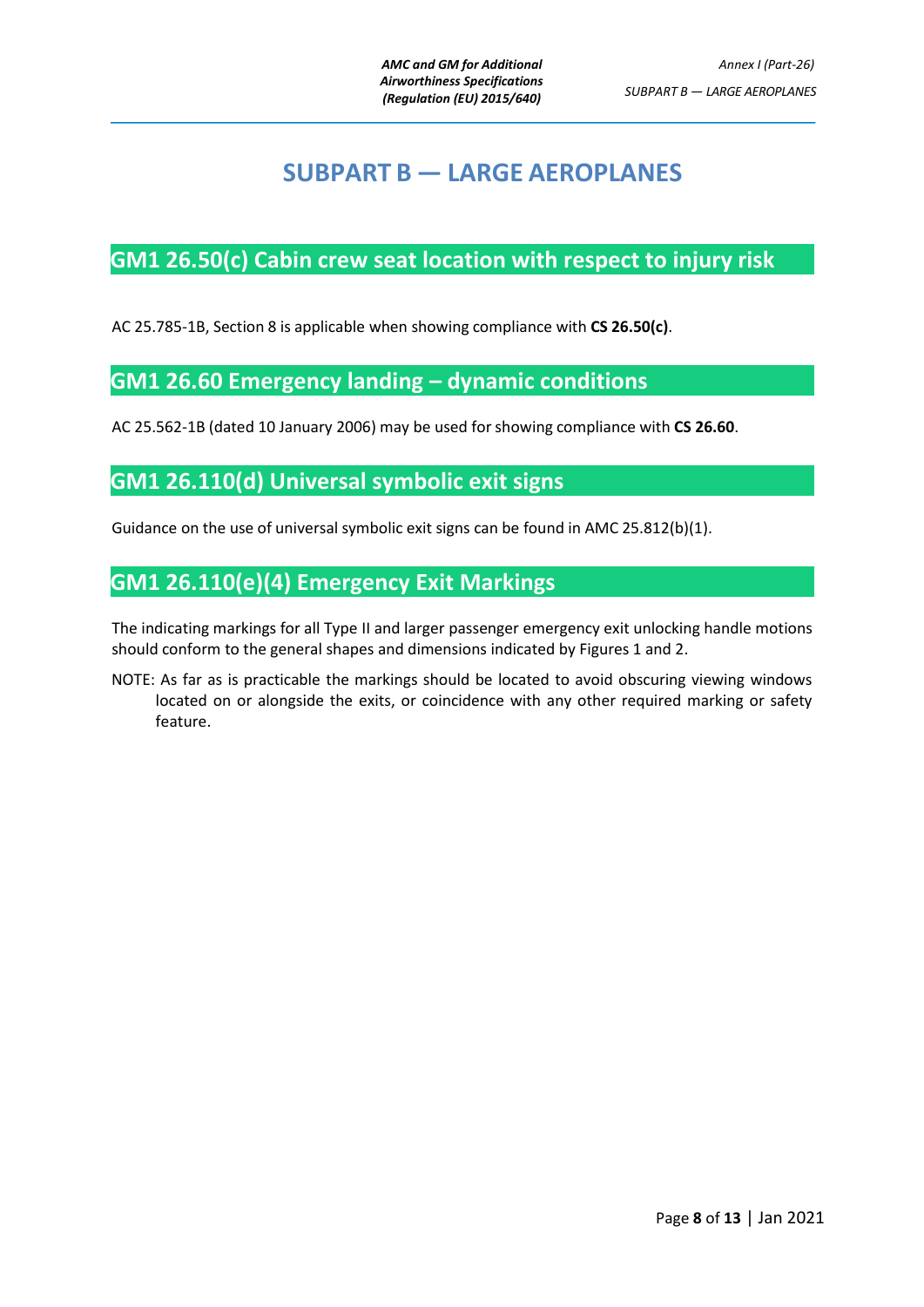#### **FIGURE 1**

#### **EXAMPLE MARKING FOR INDICATION OF LINEAR OPENING MOTION**

Where practical and unambiguous arrow point and base of arrow shaft to be within ±25 mm (1 inch)



of fully unlocked and fully locked positions respectively

#### *DIMENSIONS*

- *A = 19 mm (0•75") minimum*
- *B = 2 x A*
- *C = B (recommended)*
- *D = Indicative of the full extent of handle travel (each installation to be individually assessed)*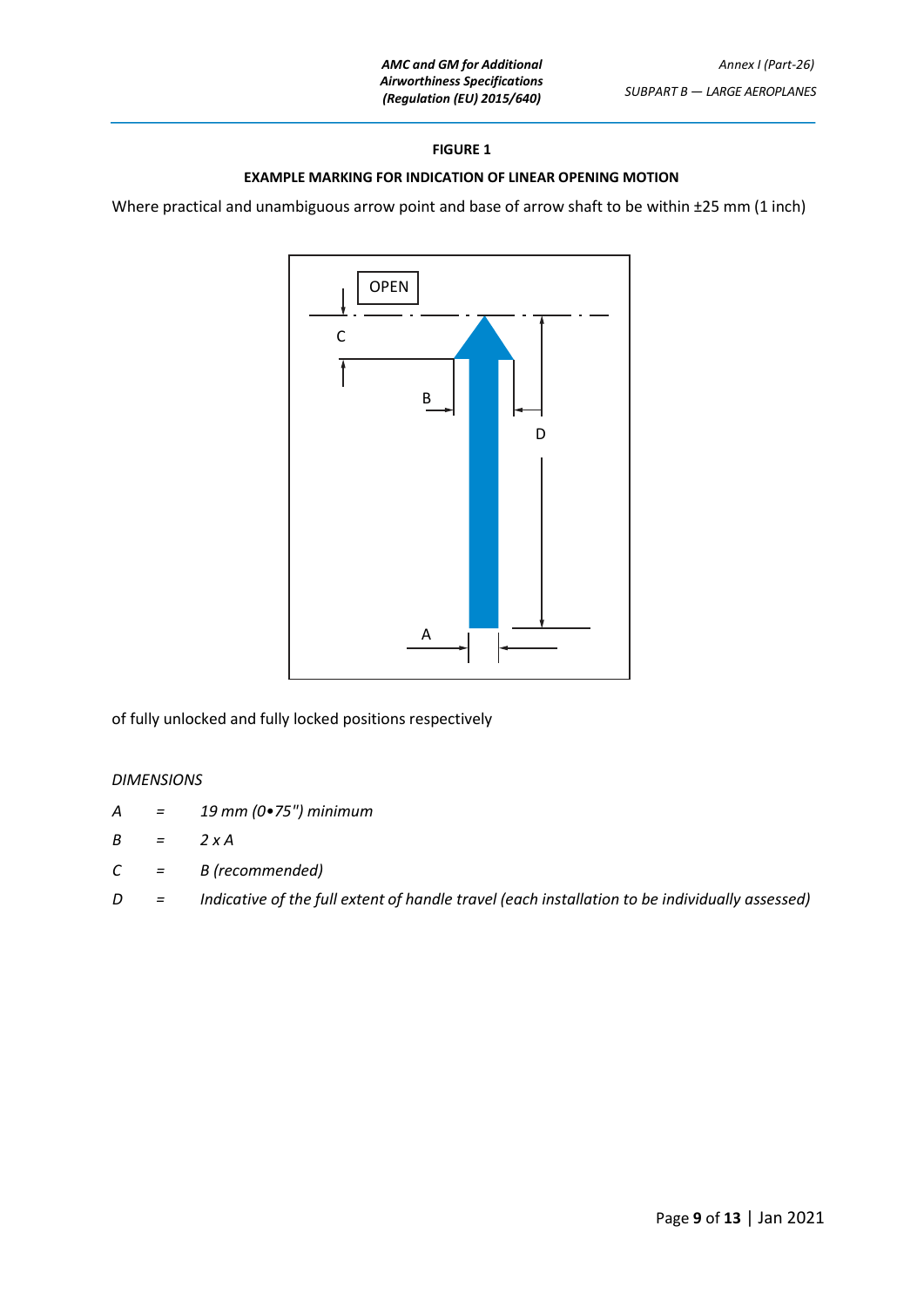#### **FIGURE 2**

#### **EXAMPLE MARKING FOR INDICATION OF ROTARY OPENING MOTION**

Arrow point and base of arrow shaft to be within ±25 mm (1 inch) of fully unlocked and fully locked positions respectively



#### *DIMENSIONS*

- *A = 19 mm (0•75") minimum*
- *B = 2 x A*
- *C = B (recommended)*
- *D = Full extent of handle centreline travel*
- *E = Three quarters of handle length (where practicable)*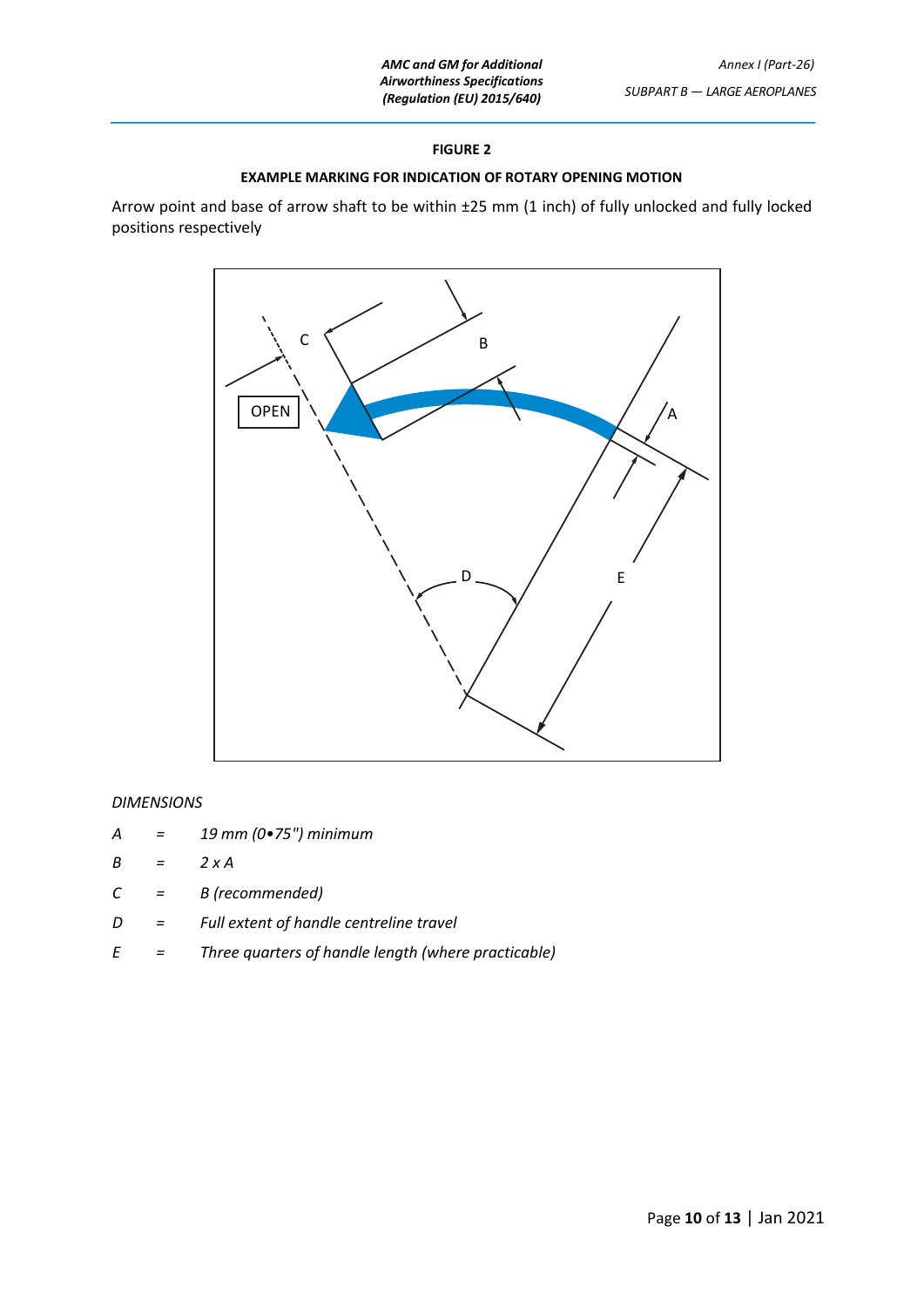### <span id="page-10-0"></span>**GM1 26.150(a) Compartment interiors**

'Major Replacement': More than 50% of any component types affected in the cabin are replaced. For example, 51% of the sidewall panels, or 51% of the ceiling panels.

### <span id="page-10-1"></span>**GM1 26.150(c) Compartment interiors**

Galley carts and containers are considered as 'open galley surfaces' and therefore are subject to the same requirements as galleys in this respect, namely **CS 26.150(c)**. However, because of the rotatable nature of these components, and their limited lifespan, it is permissible to use galley carts and containers manufactured prior to 20/08/1990.

### <span id="page-10-2"></span>**GM1 26.150(d) Compartment interiors**

'Complete Replacement': All of the affected components in the cabin are replaced. Whether the other components that are not affected are replaced is not relevant.

- 1 The qualifying word 'substantially' may be used to avoid operators avoiding compliance by not replacing a minor, inconsequential cabin component and stating that there had not been a 'complete replacement'.
- 2 The definition does, therefore, permit individual replacement of cabin interior components without the mandatory replacement of all components at the same time. It should also be noted that removing components for refinishing and reinstalling them in the same aeroplane, or in a different aeroplane not subject to more stringent requirements, is considered 'refurbishment' and not 'replacement'.

### <span id="page-10-3"></span>**GM1 26.156(a) Insulation materials installed as replacement**

The requirement of 26.156(a) of **Part-26** is applicable to insulation materials which are:

- 1. of a blanket construction, or
- 2. installed around air ducting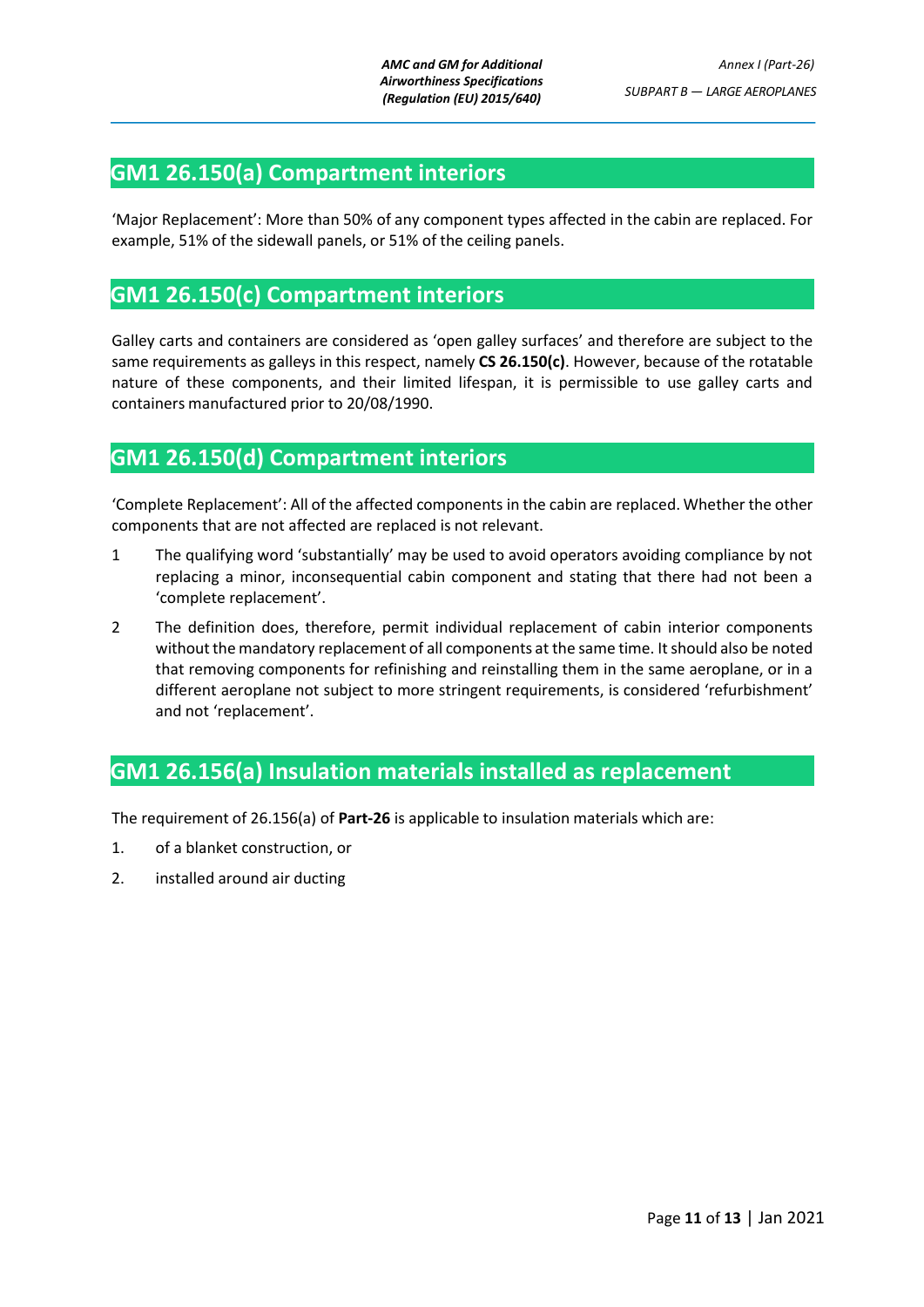### <span id="page-11-0"></span>**GM1 26.170(b) Fire extinguishers**

#### 1 LAVATORY FIRE EXTINGUISHERS

Appendix D to Report DOT/FAA/AR-96/122 'Development of a Minimum Performance Standard for Lavatory Trash Receptacle Automatic Fire Extinguishers' of February 1997 may be used for showing compliance with **CS 26.170(b)**.

General guidance on the alternative extinguishing agents that are considered to be acceptable can be found in AMC 25.851(c).

#### 2 HANDHELD FIRE EXTINGUISHERS

Society of Automotive Engineers (SAE) Aerospace Standard (AS) 6271 'Halocarbon Clean Agent Hand-Held Fire Extinguisher' or UK Technical Standard Order (UKTSO) 2C515 'Aircraft Halocarbon Clean Agent — Handheld Fire Extinguisher' may be used for showing compliance with **CS 26.170(b)**.

General guidance on the alternative extinguishing agents that are considered to be acceptable can be found in AMC 25.851(c).